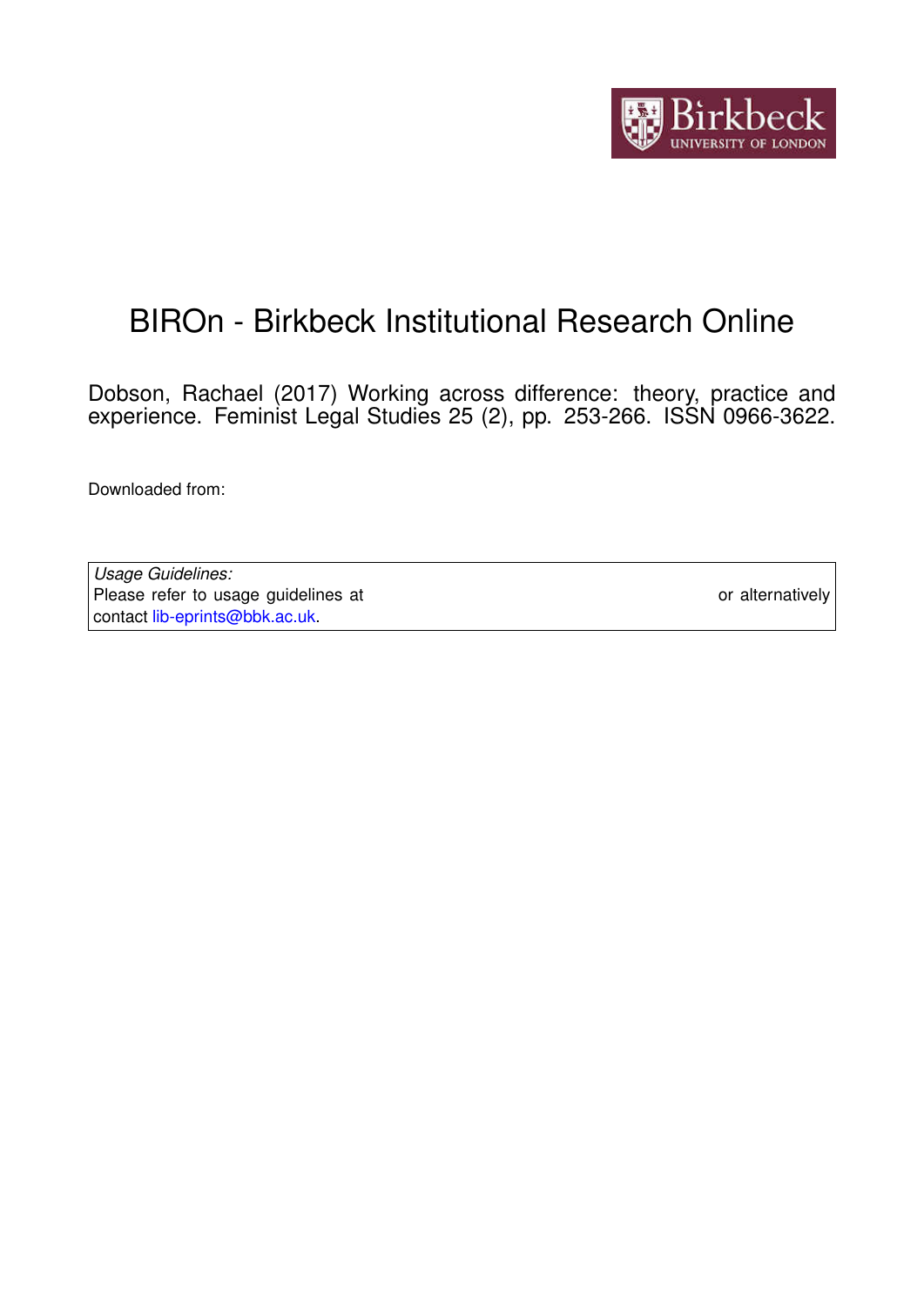REVIEW ESSAY



# Working Across Difference: Theory, Practice and Experience

Rachael Dobson<sup>1</sup>

Published online: 3 August 2017 © The Author(s) 2017. This article is an open access publication

Abstract Back in October 2015 I had the opportunity to chair the book launch for all three works discussed in this review essay. At the event, Shirley Anne Tate said, "Black feminist theory is the theory". The comment referred to how it is not 'just' that Black feminist theory is typically marginalised within institutional contexts and academic scholarship, 'even' within critical, feminist and poststructural work, but also to highlight the capacity of Black feminist scholarship to unpick and destabilise the known and knowable in ways that are profoundly ontological, and which offer potential routes to meaningful social change through the hard task of working across difference. The three books reviewed here by Shirley Anne Tate, Suryia Nayak and Shona Hunter are theoretically rich and complex in breadth, scope and range, drawing on extensive Black feminist scholarship, as well as critical race, critical feminist, psychosocial, psychoanalytic, postcolonial, decolonial and poststructural approaches. Each book is embedded in everyday practices and social processes, offering multi-layered movement across different spatial-social and affective scales in ways that allow 'big' insights to emerge from the locatedness and particularity of human experience. They are reviewed in turn and some concluding comments identify important commonalities across the texts.

Keywords Black feminist theory · Practice · Experience · Affect · Power · Politics

<sup>&</sup>amp; Rachael Dobson r.dobson@kingston.ac.uk

<sup>&</sup>lt;sup>1</sup> Criminology and Sociology, Room 3023, School of Social and Behavioural Sciences, Kingston University, Penryn Road Campus, Kingston Upon Thames, London KT1 2EE, UK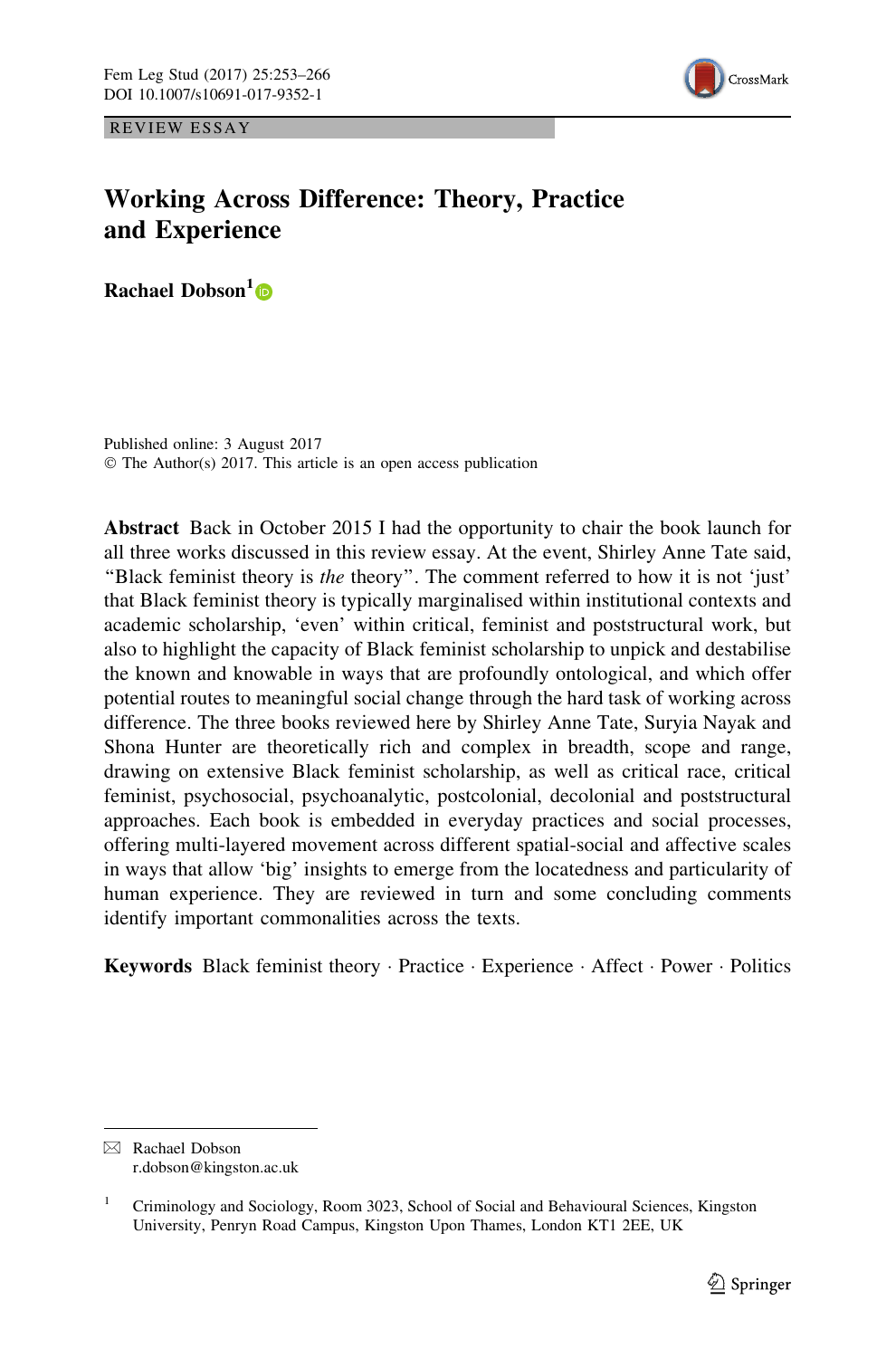### Tate, Shirley Anne [\(2015\)](#page-14-0): Black women's bodies and the nation: Race, gender and culture. London. Palgrave

Shirley Anne Tate's Black women's bodies and the nation: race, gender and culture, is a decolonial theorisation of Black women's agency, specifically their resistance, through an analysis of Black women's bodies and their affects. The book develops a series of powerful and exacting critiques of Black women's representations and positionings in contemporary celebrity and popular culture through sustained intersectional analysis of beauty claims, beauty standards and celebrity status. Tate is explicit about how the book's focus on fat, muscle, bone and skin enables her to deconstruct how claims about 'how Black women's bodies are' come to pass: how they are naturalised and essentialised, and how they are engaged with and resisted by Black women celebrities, their fans and audiences. Taken together, the book builds on Tate's body of scholarship on Black beauty and race performativity (Tate [2005](#page-14-0), [2012](#page-14-0), [2015,](#page-14-0) [2016](#page-14-0)) through its affective and relational critique of Black women's spectacularisation and invisibilisation, the centrality of the white 'Western' gaze to those processes, and how race and gender are thereby central to the constituting of the neo-colonial national project.

A starting point for Tate's intellectual intervention lies in a series of questions that bring together Black women's bodies and nation. Why has the Black woman's body within UK popular culture been located elsewhere, specifically North America (as for Oprah, Michelle Obama, Beyonce), and/or within female celebrities who are called on to 'pass' for North American women because of their positioning within US popular culture (as for Nicki Minaj (Trinidanian) and Rihanna (Barbadian)? How do these women come to speak for 'the' *authentic* African American woman in the global north? How is it that (trans)national affective entanglements of the Black woman's body are maintained in Europe, the US and Caribbean through a particular (post)colonial racial gender politics (Tate [2015,](#page-14-0) 6)?

To work through these questions, Tate analyses popular and academic representations of Black women's bottoms (chapter 2 Batty Politics), fat (chapter 3 When Black Fat Does Not Signify Mammy), muscle (chapter 4 Fascination: Muscle, Femininity, Iconicity), slimness (chapter 5 Pleasure Politics: The Cult of Celebrity, Mullaticity and Slimness), skin tone and shade (chapter 6 Skin Lightening) ageing and (dis)ability (chapter 7 *Coda*). The chapters draw on contemporary Black female icons (Oprah, Michelle Obama), music stars (Beyonce/Sasha Fierce, Nicki Minaj, Lil Kim), sports stars (Serena Williams), music videos (Beyonce and Lady Gaga's Telephone, Lily Allen's Out Here), films (Precious actors Gabourey Sidibe, Monique, Mariah Carey), parody entertainment (Matt Lucas as Precious Little in Little Britain, Big Bertha from *Confused.com*), stylized and tabloid photographs (Grace Jones, Naomi Campbell), advertising (Alesha Dixon, Thandie Newton, Jessica Ennis, Jeanette Kwakye), celebrity interviews (Mel B), beauty pageant winners (Rachel Christie), and male and female stars from dancehall, soca, calypso, and hip hop cultures (Vybz Kartel, Lisa Hyper).

These examples of Black women in popular and celebrity culture are used to unpick, in detail, the relational and performative dynamics of how Black female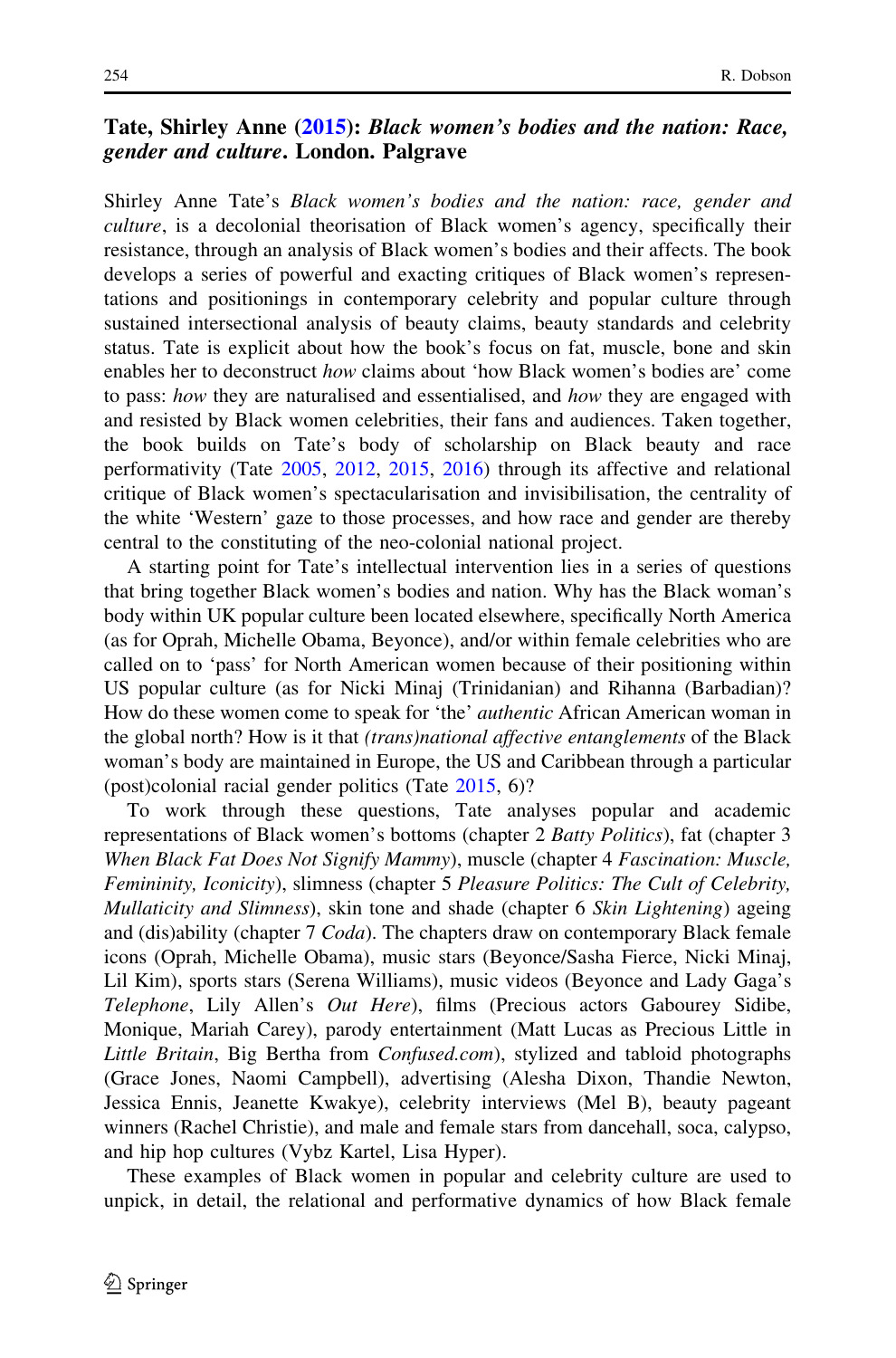identify Black women's capacities to work against established stereotypes and readings of Black women's representations and actions. Chapter 1 explains the Sable Saffron Venus figure: a monolithic, fixing and disciplining historical reading of Black women's bodies that stuck to the bodies of all Black women in the Caribbean as an effect of affect and (Post)Colonial hygiene: heterosexual white male disgust of, and desiring fear for, Black women's bodies. With this explanation of embodied white racial dominance as a starting point, Tate tracks how 'newness' may enter the world through the agentic and resistant Sable Saffron Venus Alter/ Native that 'sees through' historical, colonial and racist stereotypes of Black women and Black women's bodies.

Importantly, Tate's approach is not simply about revealing agency, resistance and subversion as a straightforward pathway to emancipatory personal change and social transformation via individualising practices of self-love and control over selfrepresentation. Rather, she analyses practices and processes of human agency, theorising a resistant agency that may emerge through excess of skin and body parts. It is ''excess and failure in the repetition which allows us to re-cognize the subject as not the stereotype, as agent producing simulacrum'' (Tate [2015](#page-14-0), 45). The Sable-Saffron Venus Alter-Native, as the agent producing the simulacrum, refuses the white sexualising and racialising gaze *and* the Black gaze of respectability that is solely focused on the fetishization of the Black female body-as-object. In these refusals, the Sable-Saffron Venus Alter-Native resists the white sexualising and racialising gaze that denies its own desire to re-make itself through the very skin, muscle, bone and fat of the Black, female racialised other.

Moreover, in conceptualising the power of celebrity within representations of iconic Black women, Tate's Alter/Native stands for an intersectional, disruptive corporeality of class, 'race', gender, age, sexuality and ability (Tate [2015](#page-14-0), 164). Black women's capacities to 'be' disruptive and enact social change are theorised using concepts of dis-alienation (Cesaire [2000\)](#page-13-0) and dis-identification (Munoz [1999\)](#page-14-0). These are coupled to theorise the processes associated with potential for social transformation via Black women's agency. Dis-alientation refers here to a performative failure to (re)produce long-established, historical and colonial Black female stereotypes such as for the Hottentot Venus. But dis-alientation can only be effective when twinned with dis-identification, which refers to the ways that structures that exclude Black women and their bodies are disrupted in order that Black women's corporeality—their bottoms, breasts, skin tone, muscle, bone—can become readable on their own terms.

Following this, the significance of the Alter/Native figure is that she emerges as a Black Atlantic (trans)national versioning of female iconicity which is no longer dependent on whiteness to come into being (Tate [2015](#page-14-0), 164). To get to this point, Tate exposes the processes through which whiteness (white masculinity, white femininity), its constructions of its racialised psyches, lives and very flesh are constituted via Blackness and Black women's bodies specifically. With whiteness 'put in its place' Tate's analysis illustrates how Black women are able to move beyond historically straitjacketing and subjectifying parody and victimhood towards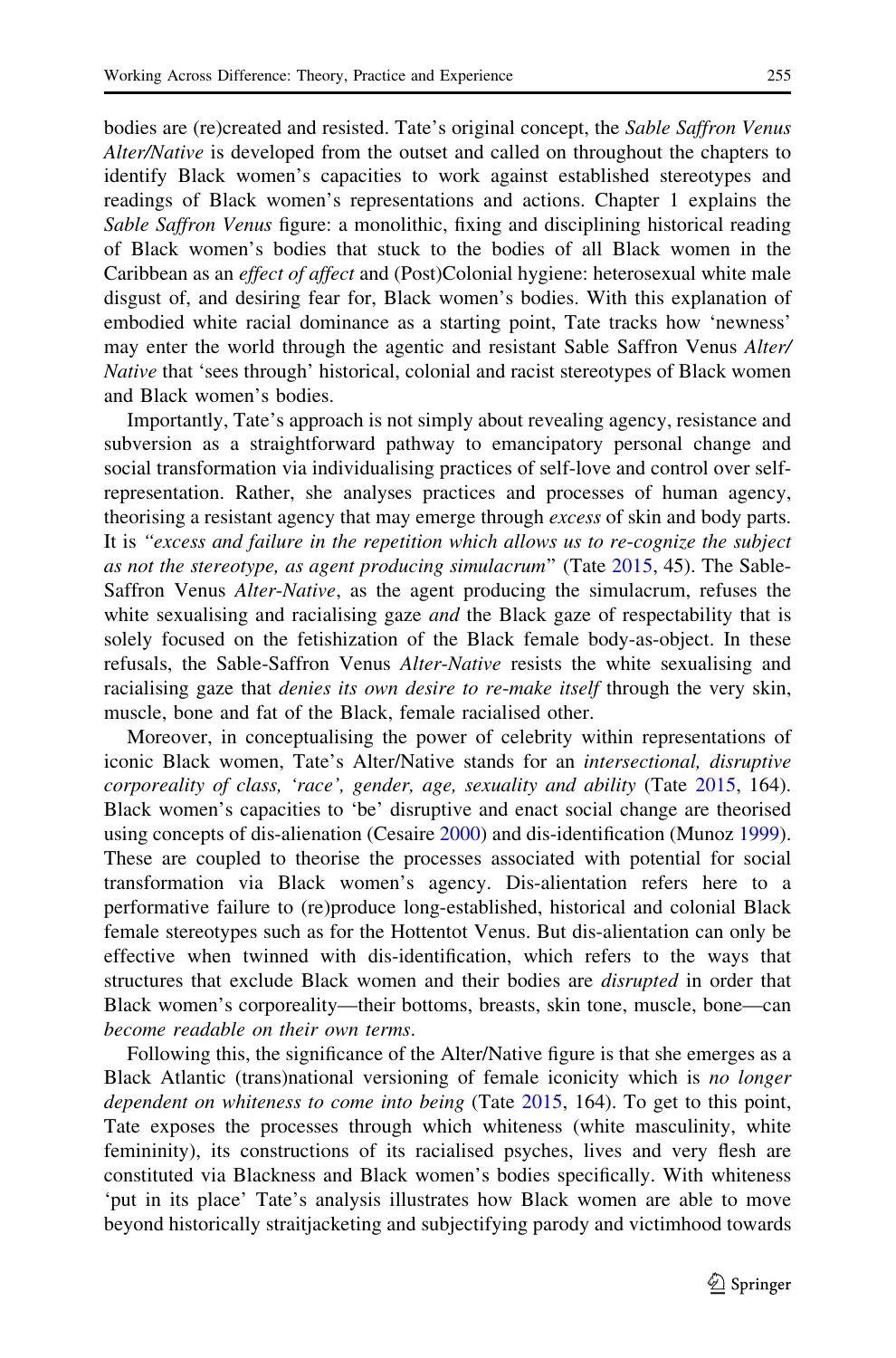potential for agentic, emancipatory and hopeful futures built from pleasure politics, aesthetic joy and delight, self-love, self-direction, self-creation and self-construction, grounded in Black recognition, production and representation.

Two implications follow. First, Tate's decolonial revisioning of human agency and resistance means that Black women may persist as objects of desire (e.g., as for Naomi Campbell) or parody (e.g., Bertha from *Confused.com*) in a racist patriarchy. However, there is potential for social change because of how the positioning of subjects provides space for reflection and opportunity within the viewer, and potential for transformation in the representation. In this analysis, conceptions of resistance are also opportunities for subversion in both icon *and* audience (e.g., viewers, fans of celebrities). This means that both body/gazer and producer can engage in disidentification, via a destabilising of normative ideals on the Black woman's body and resistance to Hottentot assertions in the 21st century (Tate [2015,](#page-14-0) 65). Second, Tate's detailed analysis of the body itself (muscle, fat, bones, skin), and responses to it (intensified affects like desire, repulsion, disgust and contempt), enables her to identify and unpick how and why certain bodies are deemed 'out of place' (Puwar [2004\)](#page-14-0), and who is then designated as racially other and therefore outside of the nation—the national and social skin—and who is included in the nation albeit on temporary, repressive (contemptuous, intolerant) and always racialised terms (as for 'national child' mixed-'race' Olympic athlete Jessica Ennis, chapter 4 Fascination: Muscle, Femininity, Iconicity).

In developing these arguments Tate works against a series of established critiques and existing debates about Black women and their bodies. In the (re)telling of what agency and resistance looks like the book is explicit about how it challenges common feminist and often white-authored intellectual and popular narratives of Black female celebrities and artists which regard them as exploited replications and reproductions of 19th century Black female figures (such as for Sarah Barttment and the Hottentot Venus). Instead of reading visibility and spectacularisation of fat, bone, skin and muscle as only reproducing oppressive representations and stereotypes, the author argues that Black women's refusals to shield their bodies can be regarded as examples of feminist agency and assertions of individual autonomy and self-representations in everyday life in a context of racialised respectability politics that privileges particular conceptions of morality, intellect and civility. Of course, Tate's point is also that the women she discusses throughout the book are neither Sable-Saffron Venus or Alter/Native: compliant and 'self-hating', 'passive dupes' or excessive and out-of-control (Skin Lightening: Contempt, Hatred, Fear, chapter 6). To stick with that binary, argues Tate, would reproduce an essentialising 'fixing' that attributes certain beauty practices and bodily types as white and 'not Black', or Black in ways that reproduce claims to 'the' authentic Black or white body.

The book also argues against common feminist and often white-authored claims that Black women's bodies can be understood via internalisation of white Eurocentric ideals and norms around beauty and body standards. For Tate, that approach shows how Black Women's diminished agency is often at the service of racist and oppressive structures insofar as it centres whiteness, white women and the white (sexualising, racialising) gaze through the implicit assumption that Black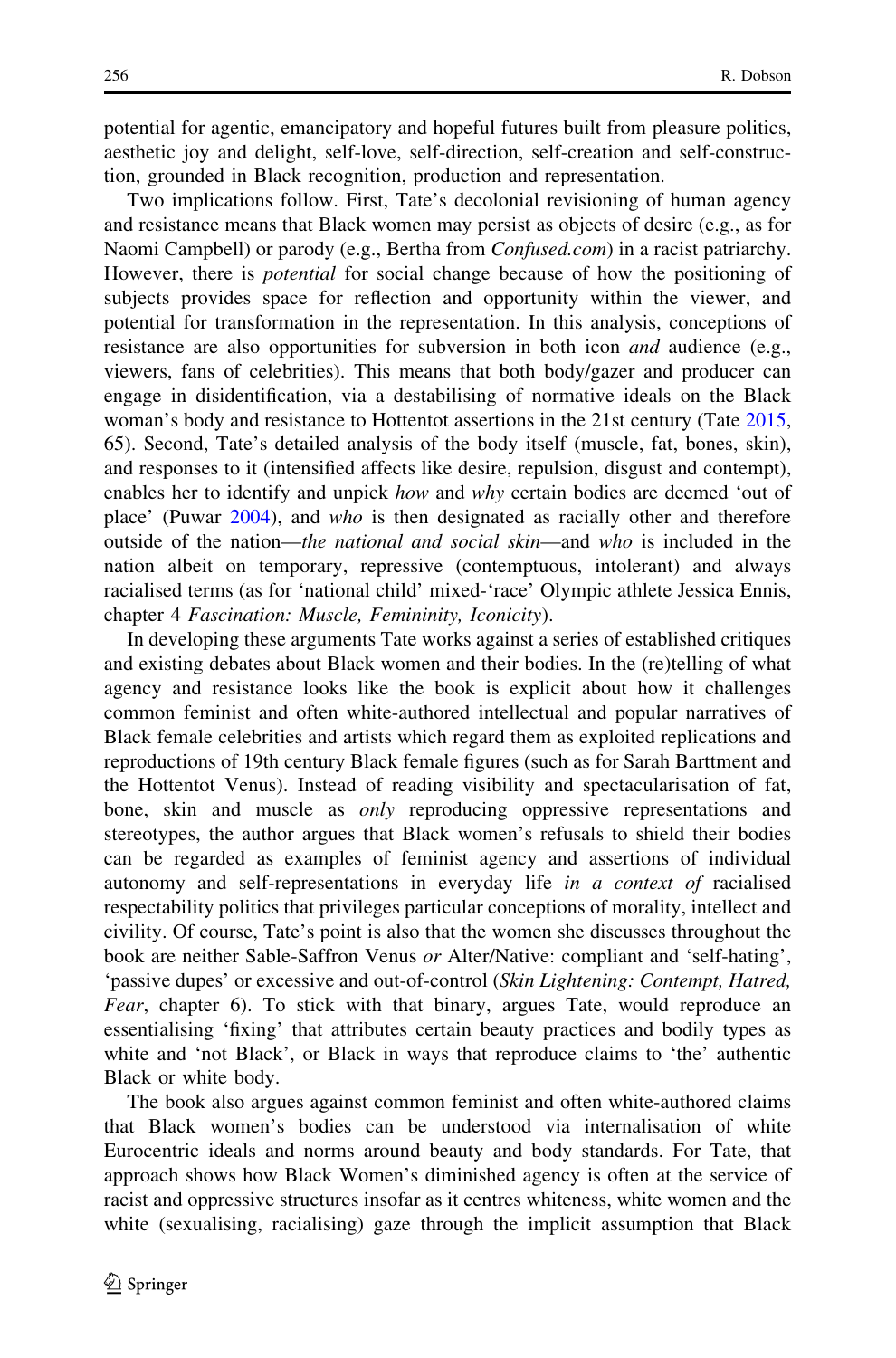woman have as their goal to look and comport as a specific versioning of white women (as youthful, heterosexual and non-disabled) to the disregard of Black histories, locations and contexts. Ultimately the book's critique of the intellectual and popular splitting apart of Black women's body parts (e.g., skin, breasts, bottom, arms) and exposure of the politics of location in the representation and study of Black women's bodies means that we are introduced to how Black women may occupy and break out of 19th century Sable-Saffron Venus tropes, and how the processes associated with these phenomena connect to the performative constituting of 'the West', and of national and transnational border making.

## Nayak, Suryia ([2015\)](#page-14-0): Race, Gender and the Activism of Black Feminist Theory. London. Routledge

What is the relationship between racist, homophobic and patriarchal social structures and racist, homophobic and patriarchal psychic structures? To respond to this question, Race, Gender and the Activism of Black Feminist Theory asks what the purpose of binaries and borders are; who and what do they serve as it relates to (essentialising) categorisations and segregations? For example, what are the mechanisms by and through which nouns like Black, white, mixed race, man, woman, transgender, and their placement and positioning effects, come to be? At what point and in what ways does the specificity of a particular social experience become an expression of essentialism? How can differences matter, and the particularity of experience be recognised, in ways that do not work to the benefit of the imperialist and colonising racist, homophobic patriarchy?

Nayak responds to these questions by unravelling how race and gender become mechanisms of oppression. In doing so, she foregrounds the intersecting social and psychic manoeuvres that are constitutive of processes of subject formation. This is a complex task given that a starting point for Nayak is precisely that the colour of skin can mean everything and nothing, at the same time. To work through this complexity, she becomes "host with all of the problematics of being a host" (Nayak [2015,](#page-14-0) 18) to an extensive range of theoretical positions and scholars, working across disciplinary boundaries to think about difference, location, voice and the constitutive outside through engagement with positionality, the speech act, author function, representation, interstices, interdependency and borders.

The multiple writings of Audre Lorde (her political essays, journals, poetry, letters, biomythography, speeches and interviews) are central to Nayak's theoretically rich and rigourous analysis of the everyday practices and processes that are in service of oppression. In addition to Lorde, the book draws on critical gender, Black feminist, psychoanalytic and literary theory to both make sense of and identify potential to subvert oppressive practices and structures. At the same time, Nayak is explicit about how her range of experiences as a Black woman existing within the structures of a homophobic, racist patriarchy inform much of the book's substantive orientations: training in social work and psychoanalysis, lecturer in social work, long-standing activism, and campaigning and practice in and for rape crisis centres, asylum seekers and refugee women, and community-based education projects. As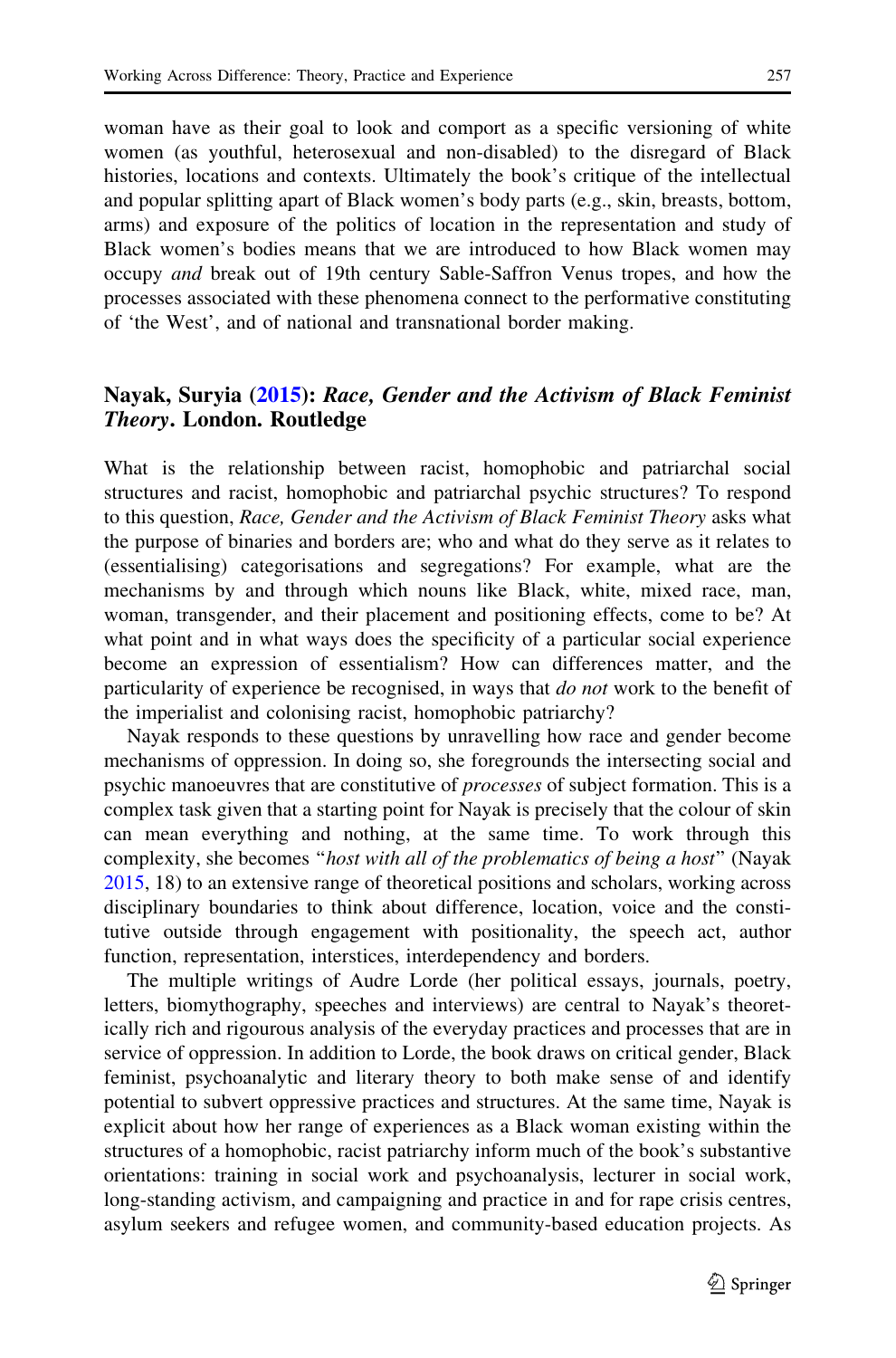for Lorde, Nayak fuses the biographical and theoretical and in so doing, works to dismantle the boundaries that are set up between the personal and political as part of opening up possibilities for critical alternative thinkings.

One example of Nayak's sustained examination of structures and borders—their function and production, our fixation on the binary—emerges through focus on Lorde's quotation *'Black feminism is not white feminism in blackface'*, explored specifically in chapter 3's focus on the question of Black-women-only services and spaces. Bringing in close (re)reading practices and Julia Kristeva's intertextuality as intersubjectivity (wherein the space and place between words function as the (destabilising) space and place between people, ideologies, representation and subjectivities, Nayak understands Lorde's assertion as both acknowledging the psychic life of racism while resisting its terms simultaneously: both positing a knowing of what it means to 'be' Black while troubling it at the very same time. She uses the quotation to unpick how racist, homophobic, patriarchal, subordinating power structures that appear as external *get under the skin, into the psyche* and go on to *constitute Black women's self-identity* in a way that is different for white women, white men and Black men.

Drawing on critical postcolonial, race and feminist scholars like Sara Ahmed [\(1998](#page-13-0)) and Homi Bhabha [\(1994](#page-13-0)), among others, Nayak talks of the differences that matter. That while racism shapes all of our identities and makes us all racist subjects, this operates *differently* for Black and for white people. In questioning the constructed borders of difference however, Nayak shows that we are not one, nor the other, but something else besides (Bhabha [1994,](#page-13-0) 28; in Nayak [2015](#page-14-0), 16). For the author, that *alternative* (perhaps as for Shirley Anne Tate's *Alter/Native*) enables us to question the concept, function and production of borders and boundaries, including the cultural historical context that positions, represents and constitutes Black women as (sister/) outsiders.

Chapter 3 is also significant because of how an engagement with Lorde's assertion that Black feminism is not white feminism in blackface enables Nayak to clarify key principles that are vital to the book's intellectual and political project. These include the relationship between theory, experience and practice (and a critical engagement with each of those terms), the violence of and productive tension associated with borders, and the politics of location that matter for the everyday challenge of survival for Black women existing in the social structures of a homophobic racist patriarchy. Black feminist theory and Lorde's work in particular is understood as being crafted out of the everyday experience of oppression and struggles to be heard, seen and understood.

Following this, Nayak understands theory as a *practice of survival*: it is processor and container for, response to, articulation and recognition of, the exhaustion, pain and distress of living within the oppressive structures of the racist, homophobic patriarchy. Relatedly, intersectionality is described as a theory which is embedded in the practice of everyday living and survival (The Aporetics of Intersectionality, chapter 4). This is because the experience of surviving in a homophobic, racist and patriarchal society is understood to be an intersectional one, constituted by a range of social actors, institutions and structures, including Black women themselves. Given Nayak's conception of the function of theory for Black women in particular,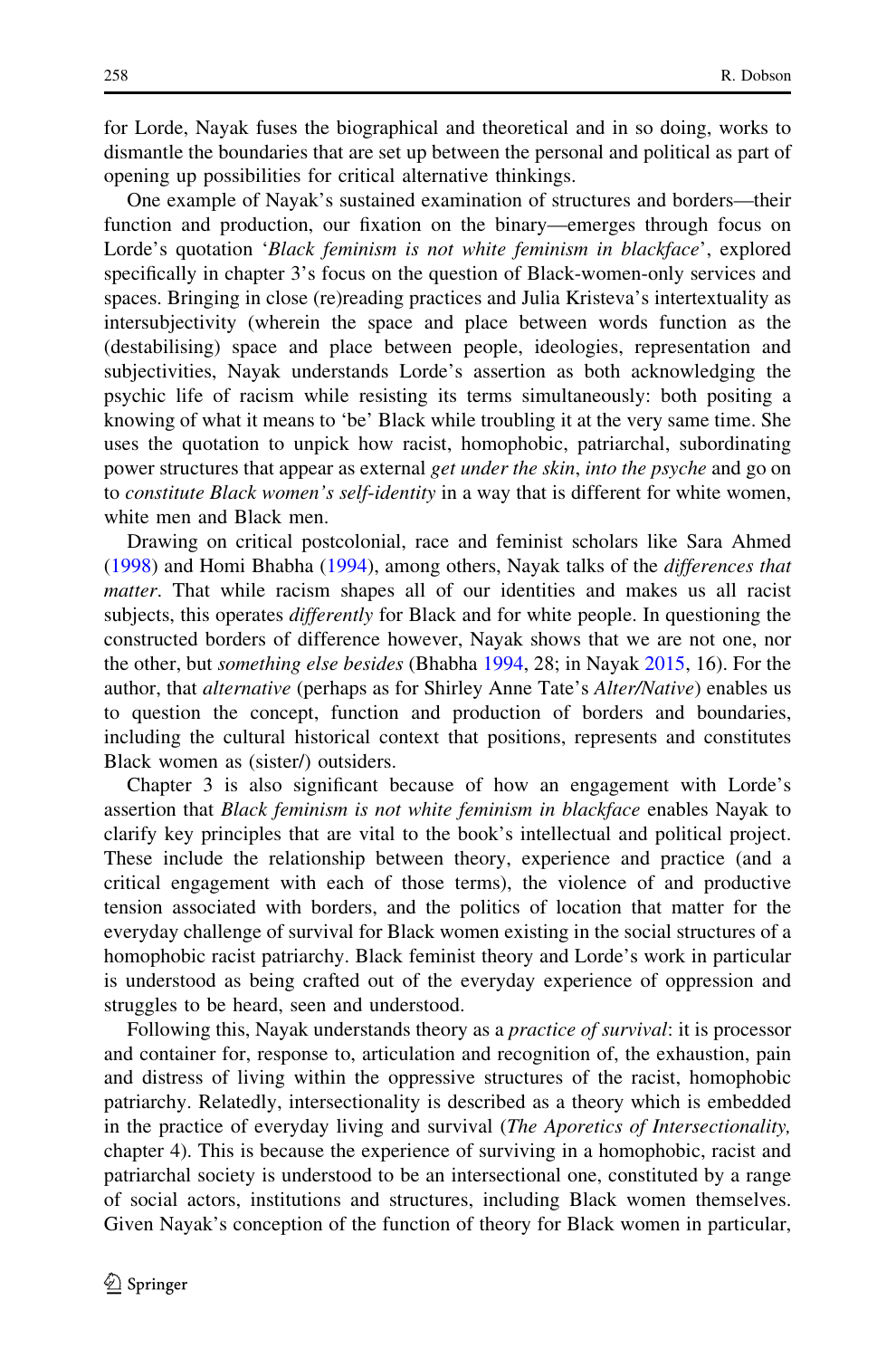she argues that any attacks on theory—questions about what is it for and why does it matter—represent a refusal to engage with the specific contribution and significance of theory for Black women's and their experiences, and an undermining of the activism of all theory as a vehicle for resistance to oppression in general terms (this particular point is also connected in the concluding chapter to psychoanalytic theory and Wilfred Bion's 'attacks on linking' (Nayak [2015,](#page-14-0) 120).

Theory is also brought to everyday practice realities associated with efforts to support and provide for Black women. These are "scenes from the drama of everyday practices of imperialism under the lens of the activism of Black feminist theory'' (Suryia Nayak, Book launch, 12th October 2015). They are found in responses to questions like 'why have separate Black-women only services in a rape crisis centre?' (Black feminism is not white feminism in Black face: the question of Black women only services and spaces, chapter 3) or 'in a short-staffed rape crisis service, should a non-Black and Minority Ethnic (BAME) woman answer the call of a BAME woman on a Black women-only telephone line?' (Conclusion: 'where is the love?', chapter 5). Nayak is explicit in arguing that simplified responses to these questions are dangerous because they mask the very functions and tensions that such questions and answers produce. There is a making-complex-social-phenomenamanageable through the call to binary responses: 'yes' or 'no' (to answering the call), 'present' or 'absent' (who is available or not to answer the call), 'inclusion' or 'exclusion' (who gets to be answered or not). Nayak's intention is to destabilise the binary's features by asking instead:

what do categories of 'Black' and 'white' function to do? Is there a danger here of privileging racial category above service provision? Indeed, is there a danger here of edging very close to the production of the authentic caller and authentic BAME support worker relation? What are the mechanics used in the invocation of the authentic? Does it matter who is speaking? (Foucault 1969). Is the BAME helpline an example of the 'strategic use of positivist essentialism'? (Spivak [2006,](#page-14-0) 281)? (Nayak [2015](#page-14-0), 126)

To be clear, the book is not dismissive of questions about who is provided for and recognised and who is not, whether it be in relation to separate Black women's services, who answers the phone at a rape crisis centre, or a University course reading list. Rather, Nayak's interest is in what is missed when those questions are both posed and responded to. What is the function of the absence and presence and the production of what the binary functions to produce in those instances? What produces the fixations that the question and response is dependent on in the first place? The quotation cited here shows how Nayak is interested to reframe the terms of the question and response in ways that open up, bring in, visibilise and give recognition to processes and practices that would serve to marginalise the oppressive realities that Black women experience, and not just the realities that simplified questions elect to highlight.

While Race, Gender and the Activism of Black Feminist Theory is part of the Routledge critical psychology series, Nayak is clear from the outset that psychology does not feature in the book in ways that might be anticipated by a psychology readership. However, Nayak gives an explicit steer to psychology scholars as to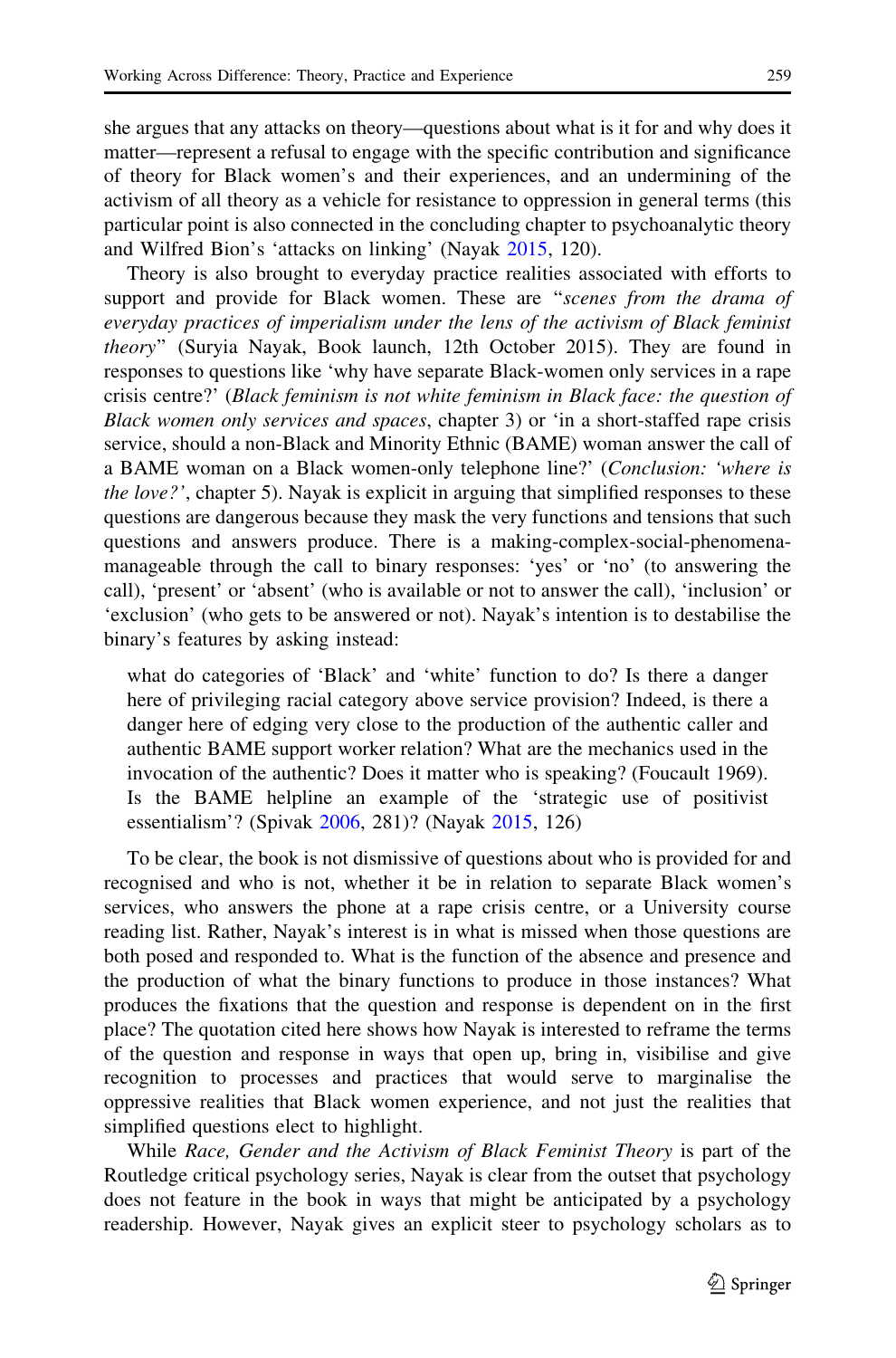what Black feminist scholarship has to offer them, from critical examination of the psy-complex and associated processes of knowledge production that function to establish authenticity, intention, subjectivity and identity, to psychology's failings in how it understands human subjectivity and subject formation. More specifically, Nayak is critical of psychology's conception of how individuals are produced within the contexts that produce them, for example in the idea of subjectivity as constitutive of 'multiple-selves'. These approaches are regarded as efforts to demarcate the subject from structure and demonstrative of a dividing and fragmenting of the self in ways that serve the racist homophobic patriarchy. Such approaches are contrasted with Black feminist scholarship's theories of intersectionality, which offer an everyday performative, affective, relational, temporally and spatially-driven versioning of subjecthood and what it means to be human.

Another way that the book speaks to psychology is through its engagement with what constitutes 'practice'. This emerges through Nayak's engagement with issues of diagnosis and intervention with clients of social workers, psychologists and rape crisis centres. A critical appraisal of intellectual practices is central to the book's contribution: who gets included in as theorist, thinker, valued contributor, and who does not. The notion of practices also relates to the book's articulations of human agency and action, from utterances and talk to documentation and writing. Nayak draws on Butler's [\(1997\)](#page-13-0) The Psychic Life of Power throughout to think about how all forms of utterances, how they are made possible in the first instance, and how they matter for the creation of Black women's social and psychic reality within any given context. A point sustained throughout the book is that 'things' (the event, the service, the intervention, the identity) are never separated from practices (the decision, the action, the interaction) and their methods (utterances, talk, documentation).

For Nayak, the situation of Black women is a product of practices, which 'we' are always implicated in and cannot stand outside of, and which constitute alwaysunstable social, historical, cultural, economic and political artefacts. As for Shirley Anne Tate's Black women's bodies and the nation: race, gender and culture, these instabilities are potentially agentic insofar as they can give rise to subversion, social transformation and social change but that examining those instabilities, and how and when they do or do not occur, is crucial for understanding Black women's lives and the potential for racial and social justice. The book thereby exposes how examination of scenes from the drama of everyday practices of imperialism highlights what gets suppressed and silenced, and what is made allowable and possible for Black women.

Finally, the relationship between the theory of Black feminist theory and practices is central to Race, Gender and the Activism of Black Feminist Theory's articulation of activism in the everyday. Nayak is clear that activism is the *thinking* upon which action is contingent. This approach has the effect of focusing attention on the production and function of activism and offers an affective and relational ontology of action as it relates to activism. For example, Nayak argues that practice is intrinsic to Black feminist scholarship such as for Audre Lorde's conception of the erotic. Here, the activism of Black Feminist methodology is understood as an erotic *process of feeling* (Lorde [1978](#page-13-0)) in contrast to the Western measure of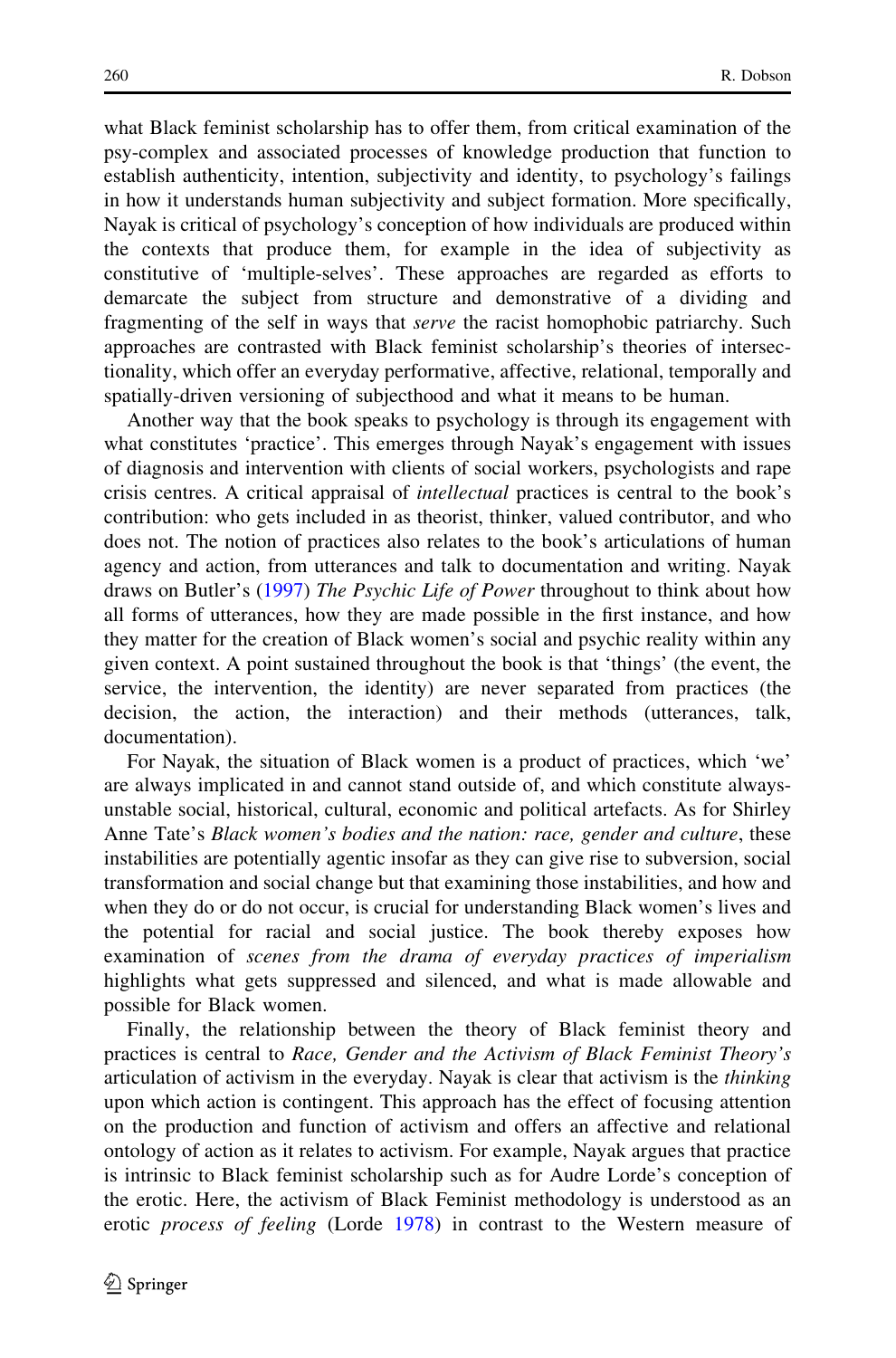detached validity and reliability. The feeling orientations and dialogical relationship between scholarship, theory, experience and practice produces the methodology of the activism of Black feminist theory, which is always a praxis and a 'doing': a versioning of practice as a praxis that works against borders.

#### Hunter, Shona ([2015\)](#page-13-0): Power, Politics and the Emotions: Impossible Governance? London: Routledge

Shona Hunter's Power, Politics and the Emotions: Impossible Governance? offers a complex critique of policy process, governance and governing practices to insist upon a hopeful but realistic vision for racial and social justice, founded on ambivalence and unromantic, as opposed to heroic, loss. It is informed by psychosocial, psychoanalysis, critical gender and critical race theory, and poststructuralism, as well as specific theoretical devices such as for psychodynamic theory, melancholia, critical whiteness studies and the psychic life of power. It is difficult to do justice to the book's insights given the depth and range of Hunter's theoretical framework, but it is possible to track some key arguments and contributions.

The book's starting point is governmental failure. Why is it that in spite of efforts to generate social change via mechanisms such as policies on equality and diversity, some people still occupy positions of included/excluded? Why does failure happen in the face of apparently 'positive' aspirations such as for equality? What is the 'pendulum swing' of governmental success and failure about, as hope is invested in administrative change, and then seemingly dashed over time? Responses to these questions examine how failure in governing practices can be rethought of as central to governmental renewal via the study of human experience, agency, subjectivity and emotion.

Loss is central to Hunter's cultural approach to governance. This is because of how loss is potentially generative; necessary and central to human experience and subject forming. Loss means that under certain conditions and in certain contexts the state remains uncertain and potentially open to and for agentic and emancipatory change, albeit that such change needs to be understood in ambivalent and uncertain terms. Power, Politics and the Emotions is committed to demonstrating what these losses are, how they may lead on to change, and the conditions and contexts that both enable and delimit these, through the empirical and theoretical study of governing subjects; welfare workers involved in NHS health practice and professionals delivering equalities training.

The relationships that Hunter draws between the state and human subjectivity are possible because *Power, Politics and the Emotions* theorises the state as enacted by and through subjects. Drawing on psychoanalysis, psychodynamic theory and unconscious emotion, Hunter's relational, performative and affective critique of what the state is, is fundamental to the book's argument. The state is relational, symbolic, affective and social; it is both material *and* imagined. Rather than being 'out there', and outside of ourselves, it is constitutive of and through, institutional space (state and civil society, community and family) and human subjects in their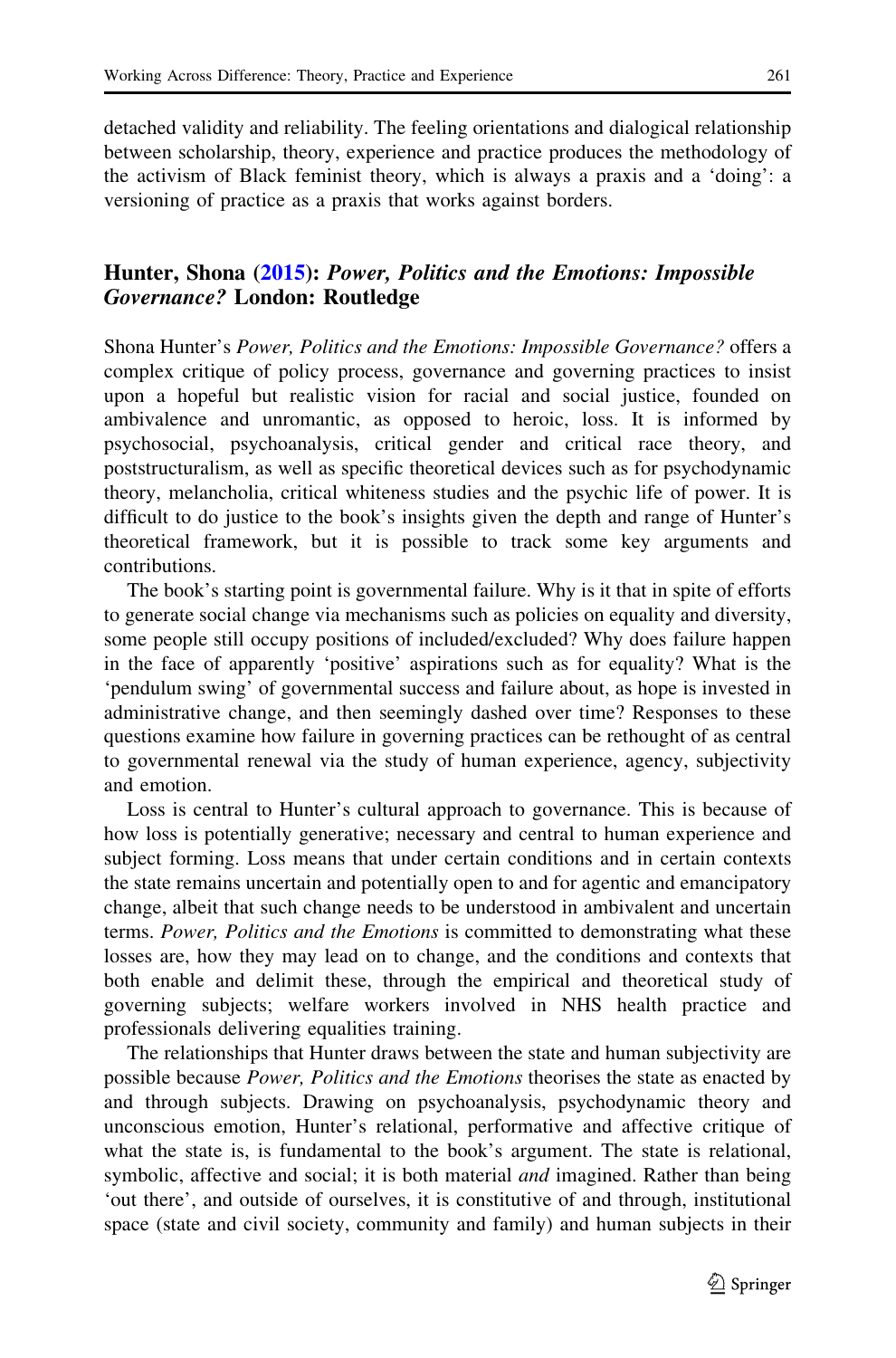worlds, and crucially, as enacted through social difference by various subjects and objects, their actions, investments and practices. The state does not exist as a thing in itself (Hunter [2015,](#page-13-0) 5). This argument rests upon a constant working against any collapse into the binary through a sustained commitment to interdependencies and relationality. It is developed through a series of original concepts such as *relational* politics, relational choreography, relational hinterland and neoliberal suicide.

Hunter argues that the state comes into being through *'relational politics'*; everyday processes of relational contestation and conflict. Hunter explains what these look and sound like, and their effects, through extensive, nuanced and detailed empirical examination of policy documents (chapter 7), governing subjects/welfare professionals (chapters 5 and 6), and at one point, the author's own self-reflexive engagement with these phenomena through involvement in researching and creating equalities documents in an institutional context (chapter 7). The emotions are central to understanding the relationship between human agency, subjectivity and experiences, contestation and conflict, and state enactments, because emotions and power are intimately connected in governance.

For Hunter, the state is typically seen as something that manages emotions as opposed to something that is itself emotional. But emotions work as ''connecting devices, bringing together multiple actors and objects into the reasonably temporarily coherent form we think of as the state'' (Hunter [2015,](#page-13-0) 22). Thinking about emotions (e.g., pride, shame) as a type of 'connective medium' enables Hunter to build power into the book's theoretical framework because they are identified as integral to the state's gendered and raced orderings and its enactment of gendered and raced power. Relational politics thinks about the emotions as central to the space 'in-between' the individual and the social order. This is an ethical and negotiating space where politics happens insofar as it is a space where contestations (over social differences) get lived out, managed, resignified and resisted via distribution of emotions, and through relational and intersubjective feeling work.

It is an ethical and political space because of how feeling work coheres subjects and objects, manifesting in refusals to surface multiplicities, and enabling an enactment of the socially and culturally good and bad. This enactment of good and bad works to cover over, to simplify, cohere and make singular the complicated dynamics of conscious/unconscious human subjectivity, positionings and, crucially, the multiplicities that are at play for all of the governing subjects in the book. It works to conceal the social orderings that are the effects of contestation over social difference. This is always an ethical and political set of processes because of how concealments are constituted by, and constituted through, power and inequalities. Thus, one of the key conclusions to the book is the value of keeping this space open as a 'holding' space, and the potential for *neoliberal suicide* should this space become collapsed through the denial of collective responsibility and desire for (racialised) blame, in ways that connect to intensified emotions and impulses associated with (neo) liberal whiteness, and desires to see the state as a thing outside of ourselves.

In order to develop this argument, Hunter's critical feminist, psychosocial, psychoanalytic (especially dynamic unconscious) and poststructural conceptualisation of human subjectivity is paramount. Human subjectivity is ontological,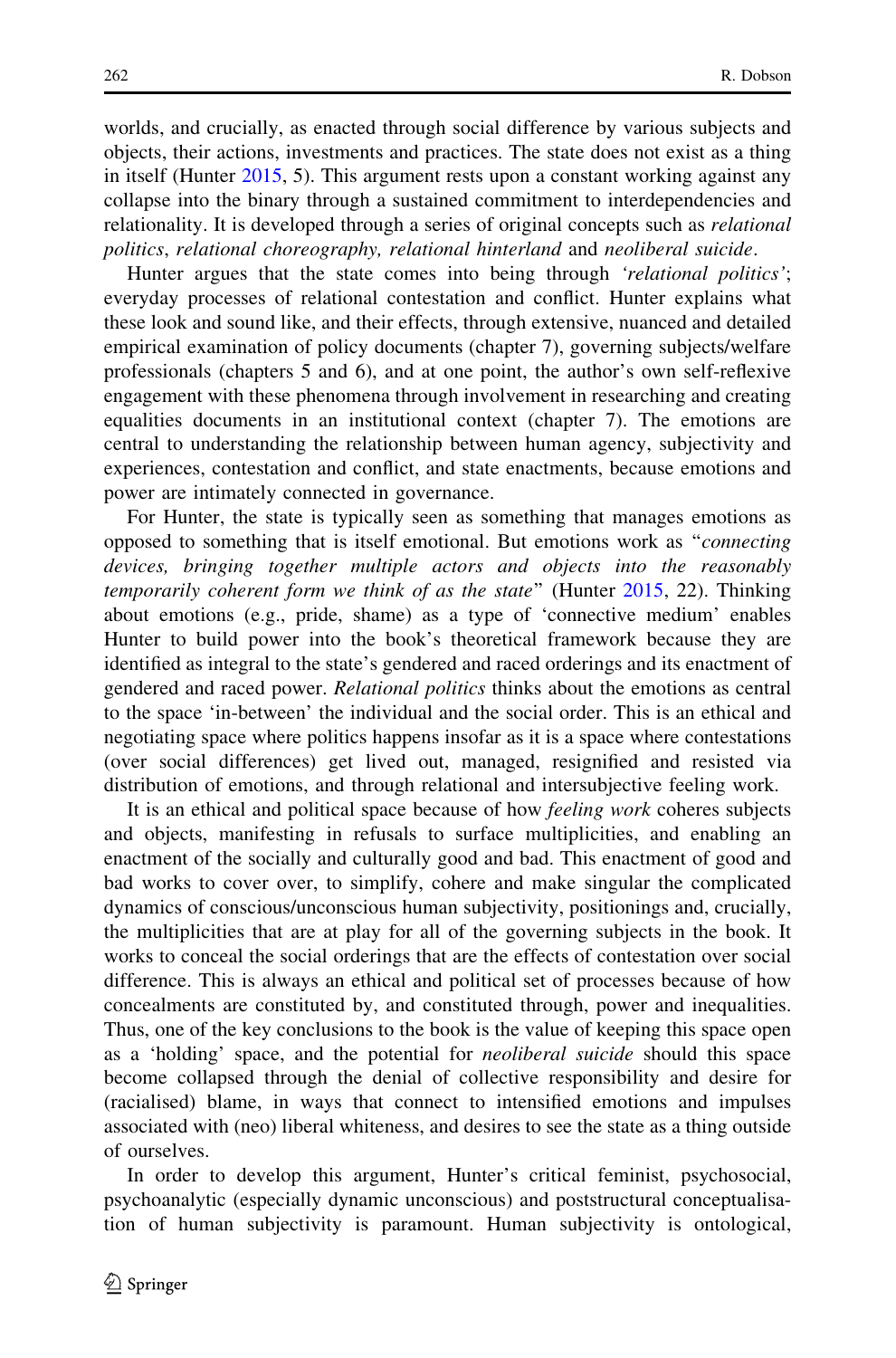categorical, subjective and relational, constituted through past and present personal histories, biographies, structural tendencies and cultural orderings, and constantly shifting. Human agency is situated through, but not determined by the social relations of power, and takes place relationally through human interactions rather than in any individualised, rationalist and only conscious sense.

Because of this approach to human subjectivity, agency, experience and the emotions, social actors are ambivalently positioned in their social worlds by themselves and institutional and personal/professional others, e.g., past/present organisations, colleagues, clients, family members. These multiplicities mean that human actors may occupy a range of positions at any one time. It is this multiplicity of subject positions and relations that may afford capacities for resistance and social change in a range of places and contexts. Drawing on Gail Lewis's (2000) seminal study of Black women social workers specifically, Hunter demonstrates the capacities that we all have to occupy resistant, dominant and subordinate roles at any one time, as it relates to the various and shifting aspects of our identifications, subjectifications and positionings as enacted by and through institutional space.

As a result, Hunter rejects the potential for resistance to the state and possibilities for social change on the back of straightforward and fixed categorical identifications and/or conscious articulations of resistances to oppressive practices such as for racism and neoliberalism. This is because these approaches privilege conscious action and binary imaginings of social reality and human subjectivity: samenessdifference, for-against, inside-outside the state. Rather, Hunter's empirical examination of governing subjects shows how they are never either 'inside' or 'outside' of the state, co-opted only for or against 'neoliberalising' tendencies, in positions of domination or oppression. Rather, they are multiply positioned within and through the state, negotiating a range of inevitable personal losses, as well as potential gains, via processes of contestation and reconfiguration, which are always ongoing and incomplete.

For Hunter, this grants welfare professionals a "much fuller personhood, more responsibility and innocence than they are often accorded when they are viewed solely, or even primarily as 'agents of the state'" (Hunter  $2015$ , 15-16). It identifies governing subjects as at one and the same time dominant and subordinate, at organisational and personal levels, in different ways and at different times and in different and multiple relations, and it prioritises lived and shifting organisational relations (individual actors' self-perceptions and interactions) alongside other structural and cultural dimensions of social life (the material and cultural categories through which they recognise themselves socially) as well as discursive positionings (Hunter [2015,](#page-13-0) 27). In Power, Politics and the Emotions governing subjects are engaged in constant negotiations and ongoing (re)configurations, which may in turn constitute resistances under particular conditions and contexts.

For Hunter, the task at hand is to trace these negotiations and reconfigurations as they take place through governance processes and governing practices, from the pulling together of policy documents to the practice realities of welfare work, because it is these negotiations themselves that bring entities like the state into being. Power, Politics and the Emotions is therefore not just a theoretical treatise, it is a methodological argument, which explores the ruptures and interdependencies of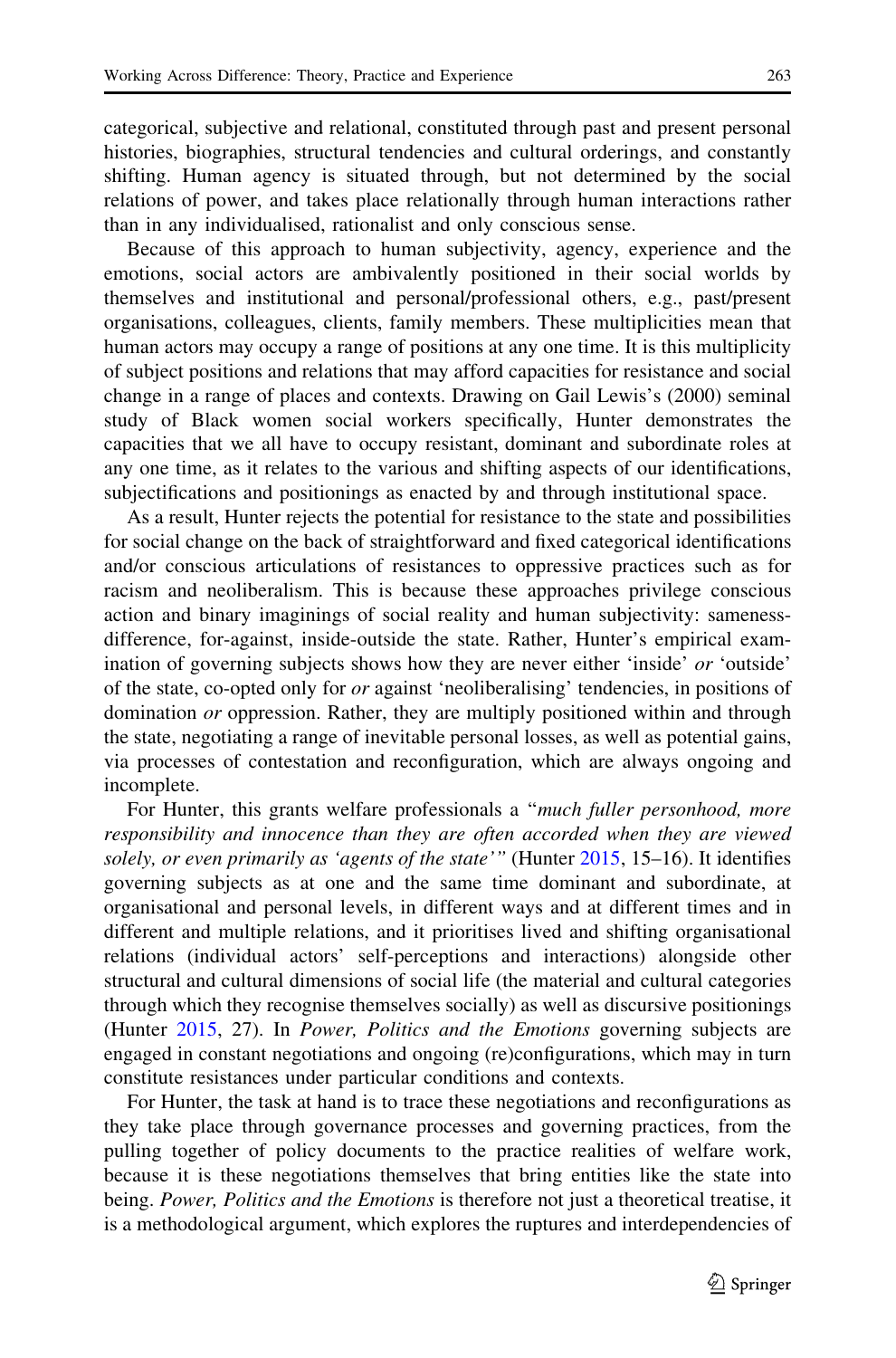governing subjects' relational identifications and relational choreographies via detailed empirical analyses. This approach offers a way to understand how agentic social change and resistance are possible even in the most unlikely of people, places and times, but always at the same time, in the same moment, and at the risk of reproducing oppressive practices.

The book's explorations depart from 'mainstream' critiques of the state, governance and policy processes by refusing the sorts of binary and substantialist analyses that are typical of anti-state and anti-neoliberal sentiments and scholarship. While Hunter is sympathetic to aspects of these works, she is also suspicious of representations of governmental practices and governing subjects as coherent and certain, and something already known and knowable. This is because sureties associated with self-proclaimed 'anti' tendencies (anti-state, anti-neoliberalism, anti-racism), and with identifications associated with categorical sameness (even in intersectional analyses), do the work of concealing over and foreclosing the multiplicities, ambivalences and complexities associated with the sorts of human experiences, identifications, subjectivities and positionings that are central to Hunter's understanding of state practices and enactments as having both resistant and oppressive potential.

Moreover, sureties (as found in political decision making and categorical alignments, for example) do the work of hiding how what 'comes to be' is constituted through conceptions of social difference, the struggles and conflicts that these produce and their exclusionary effects, and the ways that power is central to these processes. Hunter understands this power as relating to, and as enacted through, investments in liberal and neo-liberal whiteness, observable through particular mythologies (e.g., fantasies of sameness) and technical instruments and governmentalities (e.g., forms of governing like New Public Management, policy interventions like equalities work).

The 'impossible' component of Hunter's work lies in the series of investments that we all make in different ways in conditions and contexts of power, and the intractable challenges associated with confronting these. Power, Politics and the Emotions is committed to paradox and complexity because for Hunter, the fight for racial justice is only possible through fulsome engagement with ambivalent multiplicities, of taking the time to sit with difference and rest with the intractable entanglements these seem to produce. Attempts to bypass these 'even' by the knowing self-reflexive subject, will always risk reproducing oppressive tendencies and social orderings. However, 'surfacing' the realities of social policy and welfare work that are frequently closed off from intellectual and normative critiques of social policy and welfare are seen by Hunter as crucial for any attempts for a more equal, nourishing and socially just world. This is because they expose the everyday interactions that are a means of organising the lived relations of difference and complexity that are fundamental to state enactments. The book's conclusion is perhaps more hopeful and visionary than the sustained critique of ambivalence and impossibility might suggest. This is achieved through explanation of the potential of uncertainty, of not knowing in a world desirous of knowing and at speed, and the possibilities for social change that may arise from collective responsibility in state formations that are as yet unrealised.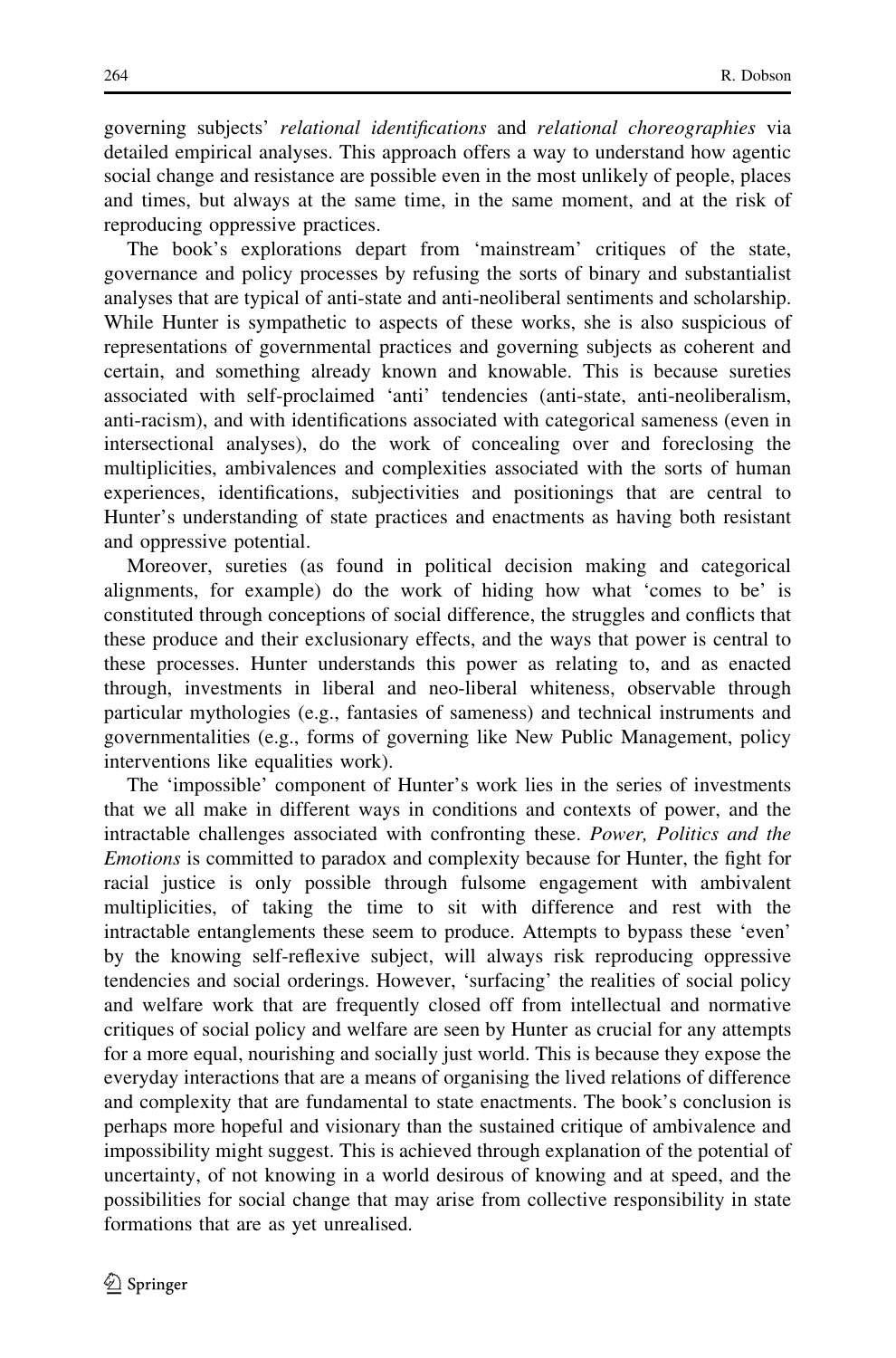#### <span id="page-13-0"></span>Conclusion

The launch for all three books took place in October 2015, and this review essay was written across 2016. As I complete it, the subject of state-making, of nationhood, is both timely and prescient. Taken together, what these books achieve is to take human agency, subjectivity and affects as a starting point for understanding border-making and subject forming, the potential for resistance and subversion and, following Audre Lorde, the very hard work of relating across difference in order to think about the possibilities for racial and social justice in times that may feel closed to change. The books all work, in different ways, to think about how social worlds are dynamically constituted and reproduced without collapsing into individualising analyses. The social subject is always embedded in multiple social relations to objects and entities and multiple selves. Spaces 'inbetween' are the source of ethics, politics and anti-oppressive possibilities. These are challenging books because of their commitment to destabilising existing debates and ways of knowing. Insights are dense, intense and powerful. They are not always easily understood. But of course a key lesson from these works is that the 'ability' to see, forget, listen and understand—or not—is deeply intertwined with the power/knowledge relation.

Each work ends with personal reflection. Tate describes her mother's illness and treatment, and her agency and resistance, in the face of a social world that is deeply confronted by a Black and disabled older woman. Nayak brings the questions she poses throughout her book to her own life's work and choices. Hunter ponders her own relationship to the state and to practices of hope in the face of loss and failure. On initial reading these books may feel polemical insofar as they offer sustained perspectives and arguments about social reality and human experience. But I want to suggest that these are richly argued, robust and detailed works, driven by the authors' deep engagement with intellectual bodies of scholarship in general and Black feminist scholarship in particular, and with a commitment to scholarship that matters.

Open Access This article is distributed under the terms of the Creative Commons Attribution 4.0 International License ([http://creativecommons.org/licenses/by/4.0/\)](http://creativecommons.org/licenses/by/4.0/), which permits unrestricted use, distribution, and reproduction in any medium, provided you give appropriate credit to the original author(s) and the source, provide a link to the Creative Commons license, and indicate if changes were made.

#### References

- Ahmed, Sara. 1998. Differences that matter: Feminist theory and postmodernism. Cambridge: Cambridge University Press.
- Bhabha, Homi. 1994. The location of culture. London: Routledge.
- Butler, Judith. 1997. The psychic life of power: Theories in subjection. Stanford, CA: Stanford University Press.
- Cesaire, Aimé. 2000. Discourse on Colonialism. Trans. J. Pinkham. New York: Monthly Review Press. Hunter, Shona. 2015. Power, politics and the emotions: Impossible governance?. London: Routledge.
- Lorde, Audre. 1978. Uses of the erotic: The erotic as power. In Sister outsider: Essays and speeches, ed. Audre Lorde, 53–59. Trumansburg, NY: The Crossing Press.